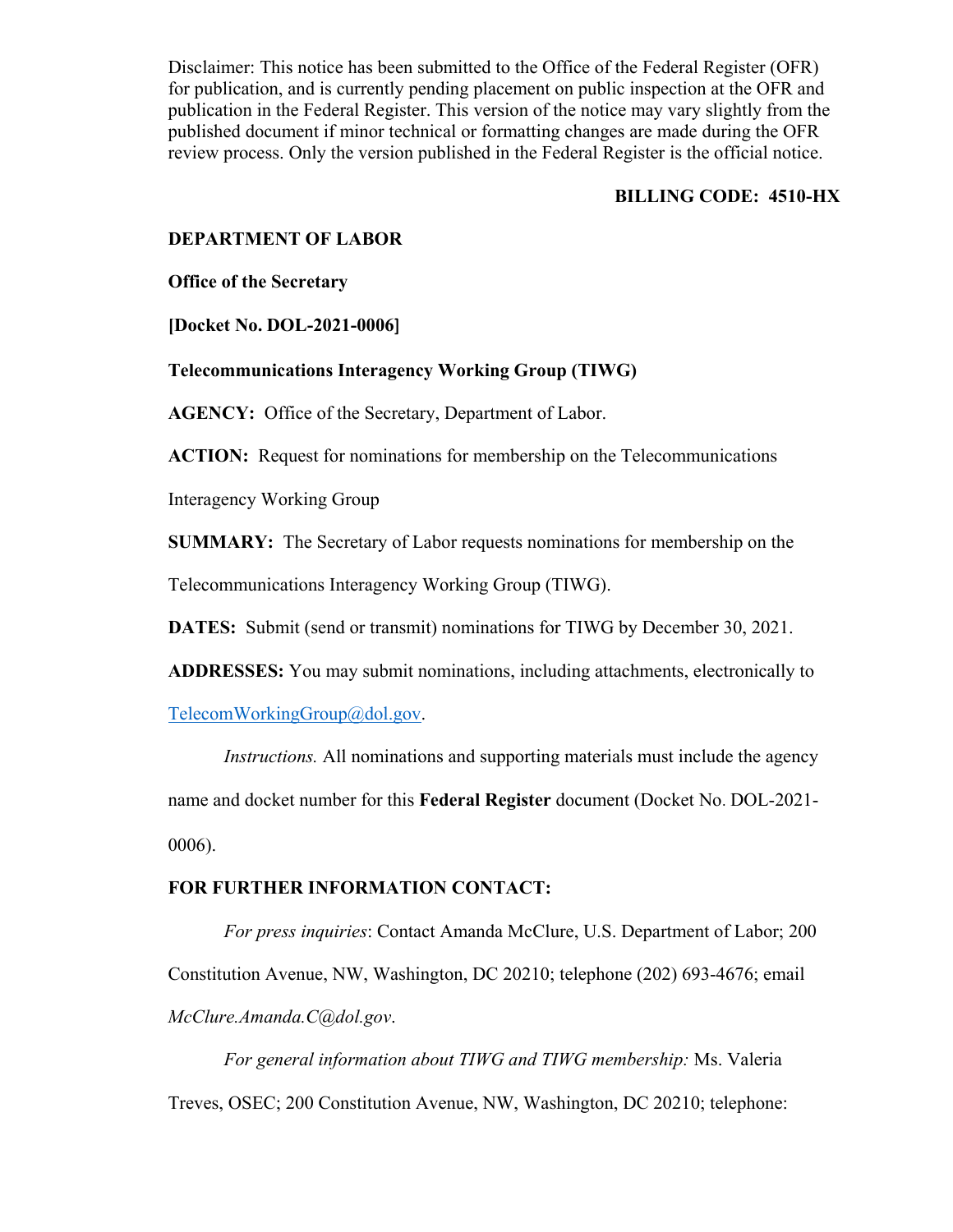202-631-1132; email: *treves.valeria@dol.gov*.

**SUPPLEMENTARY INFORMATION:** The Secretary of Labor invites interested

persons to submit nominations for membership on TIWG.

# **A. Background**

Section 60602 of the Infrastructure Investment and Jobs Act directed the Chair of the Federal Communications Commission ("Chair"), in partnership with the Secretary of Labor ("Secretary"), to form TIWG "to develop recommendations to address the workforce needs of the telecommunications industry." Infrastructure Investment and Jobs Act, Pub. L. 117-58, § 60602, 135 Stat. 429 (Nov. 15, 2021) (to be codified at 47 U.S.C. § 344) ("Infrastructure Investment and Jobs Act"). TIWG must be established by January 14, 2022, at which point the majority of members must be appointed. TIWG must prepare a report with "recommendations to address the workforce needs of the telecommunications industry, including the safety of that workforce" not later than one year after its establishment that will:

(1) determine whether, and if so how, any Federal laws, regulations, guidance, policies, or practices, or any budgetary constraints, may be amended to strengthen the ability of institutions of higher education (as defined in section 101 of the Higher Education Act of 1965 (20 U.S.C. 1001)) or for-profit businesses to establish, adopt, or expand programs intended to address the workforce needs of the telecommunications industry, including the workforce needed to build and maintain the 5G wireless infrastructure necessary to support 5G wireless technology;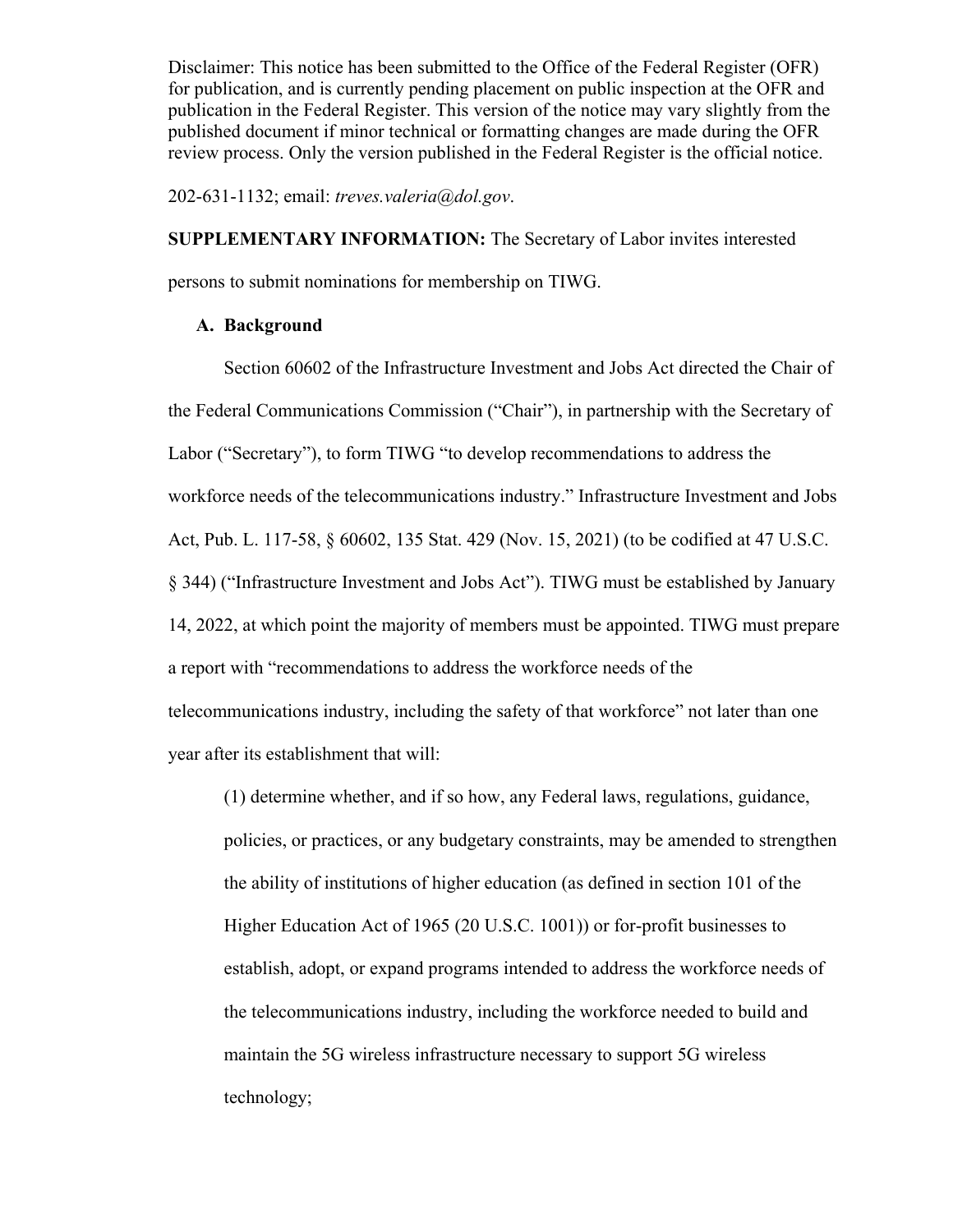(2) identify potential policies and programs that could encourage and improve coordination among Federal agencies, between Federal agencies and States, and among States, on telecommunications workforce needs;

(3) identify ways in which existing Federal programs, including programs that help facilitate the employment of veterans and military personnel transitioning into civilian life, could be leveraged to help address the workforce needs of the telecommunications industry;

(4) identify ways to improve recruitment in workforce development programs in the telecommunications industry;

(5) identify Federal incentives that could be provided to institutions of higher education, for-profit businesses, State workforce development boards established under section 101 of the Workforce Innovation and Opportunity Act (29 U.S.C.

3111), or other relevant stakeholders to establish or adopt new programs, expand current programs, or partner with registered apprenticeship programs, to address the workforce needs of the telecommunications industry, including such needs in rural areas;

(6) identify ways to improve the safety of telecommunications workers, including tower climbers; and

(7) identify ways that trends in wages, benefits, and working conditions in the telecommunications industry impact recruitment of employees in the sector." The statute provides that the Federal Advisory Committee Act (5 U.S.C. App.) shall not apply to TIWG.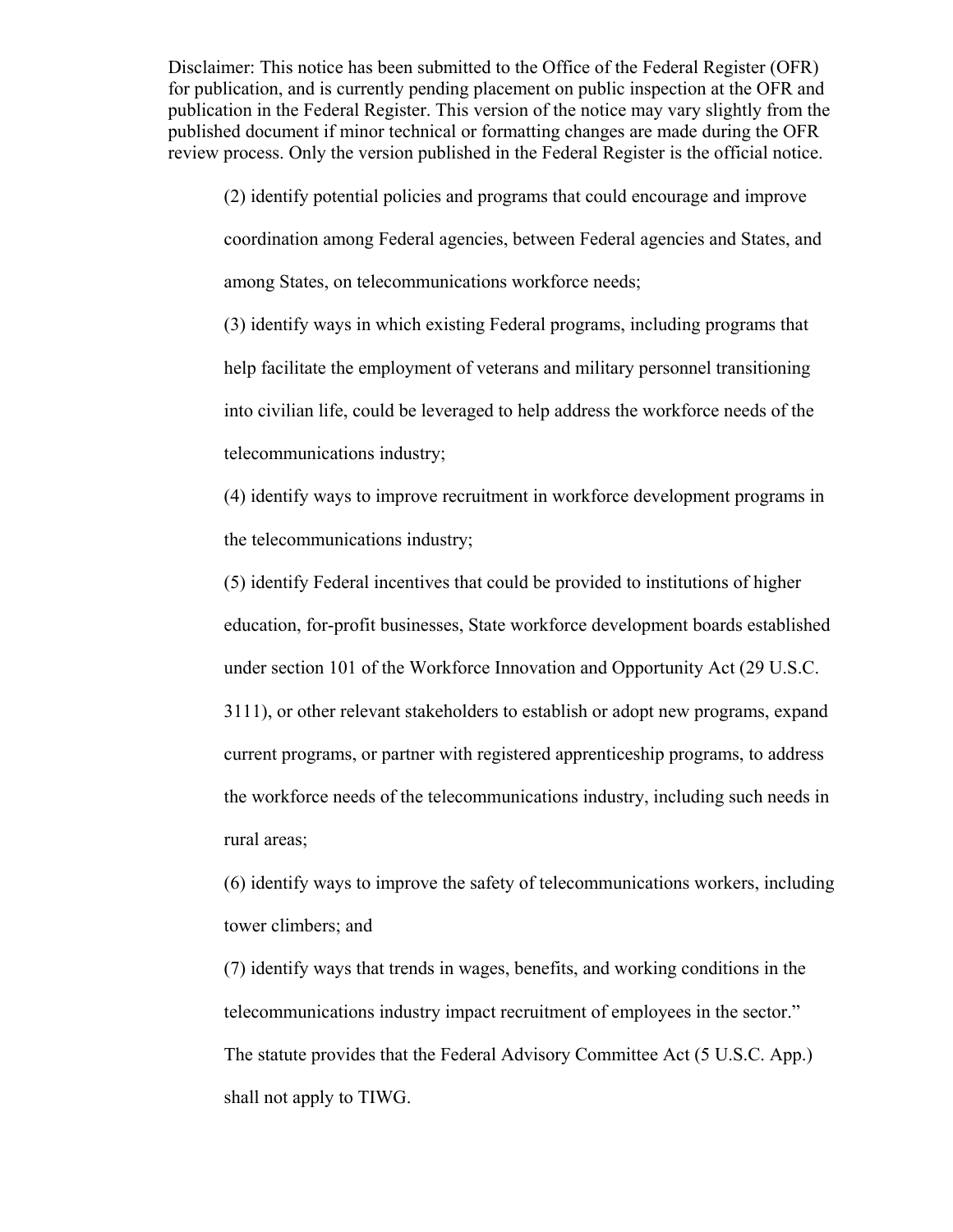### **B. TIWG Membership**

Pursuant to section 60602(d) of the Infrastructure Investment and Jobs Act, the Secretary will select three members of TIWG from outside organizations. Accordingly, the Department seeks nominations and expressions of interest from individuals and organizations interested in consideration under one or more of the following categories:

- A representative of a labor organization representing the telecommunications workforce;
- A representative of a registered apprenticeship program in construction or maintenance; and
- A public interest advocate for tower climber safety.

In addition to one member from each of the above-mentioned categories, TIWG will comprise the following membership selected from individuals or organizations: (i) a representative of a telecommunications industry association, appointed by the Chair of the FCC; (ii) a representative of a Native American Tribe or Tribal organization, appointed by the Chair; (iii) a representative of a rural telecommunications carrier, appointed by the Chair; (iv) a telecommunications contractor firm, appointed by the Chair; and (v) a representative of an institution of higher education, appointed by the Secretary of Education. The membership will also be comprised of the following federal agency representatives: (i) a representative of the FCC, appointed by the Chair; (ii) a representative of the Directorate of Construction of the Occupational Safety and Health Administration, appointed by the Secretary of Labor; (iii) a representative of the National Telecommunications and Information Administration, appointed by the Assistant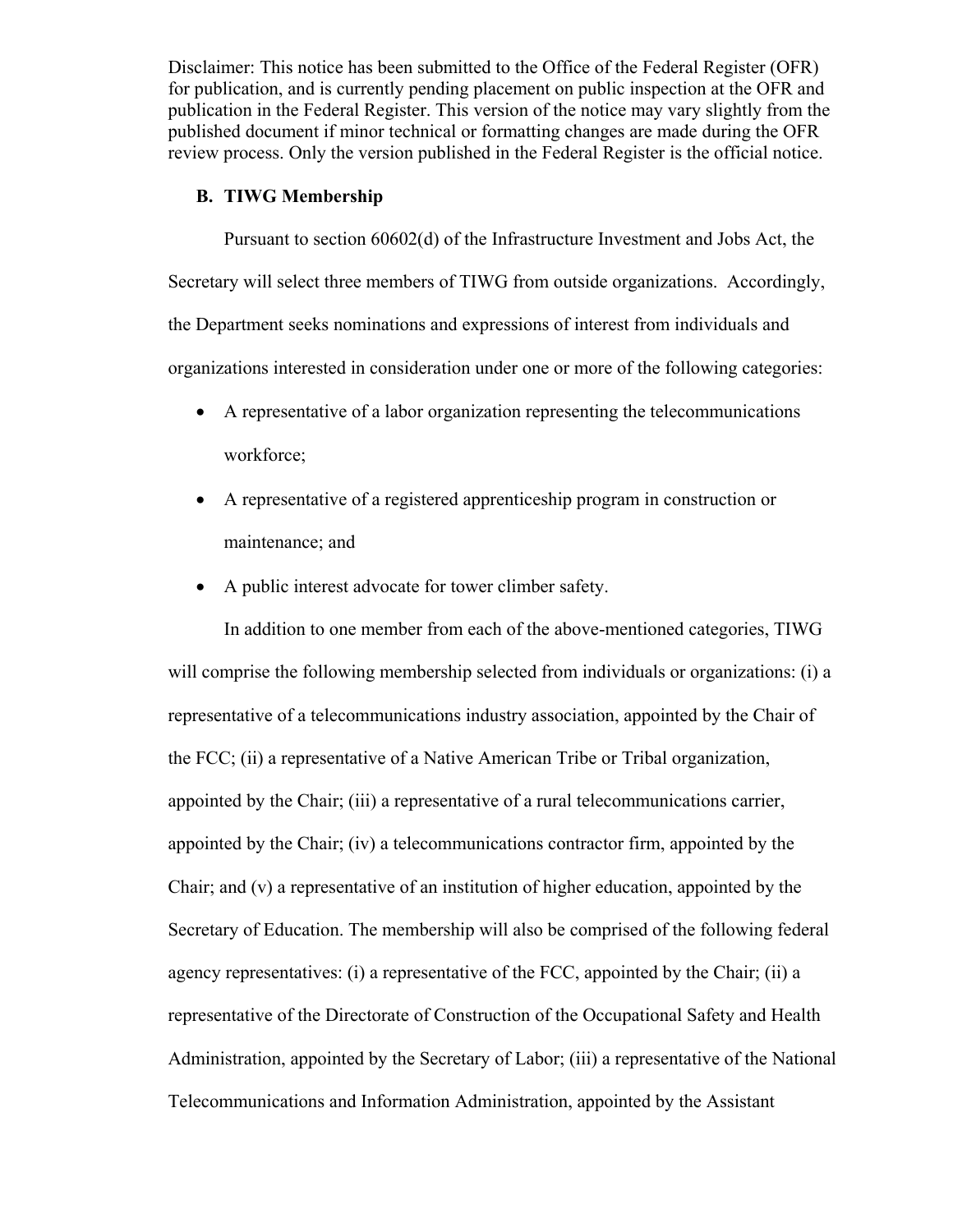Secretary of Commerce for Communications and Information; and (iv) a representative of the Department of Education, appointed by the Secretary of Education.

Members must be willing to commit to serving on TIWG for one year. While the chair and a vice chair, which TIWG will name, will be responsible for organizing the business of the working group, the time commitment for participation in TIWG or any subgroup, if established, may be substantial. However, meetings may be conducted informally, using suitable technology to facilitate the meetings.

The Department of Labor is committed to equal opportunity in the workplace and seeks broad-based and diverse TIWG membership. Any interested person or organization may nominate one or more individuals for membership on TIWG. Interested persons are also invited and encouraged to submit statements in support of nominees.

# **C. Submission Requirements**

Nominations must include the following information:

- Name, title, and organization of the nominee and a description of the organization, sector, or other interest the nominee will represent;
- Nominee's mailing address, e-mail address, and telephone number;
- Nominee's résumé or curriculum vitae, including relevant organizations and associations;
- A statement summarizing the nominee's qualifications and reasons why the nominee should be appointed to TIWG; and